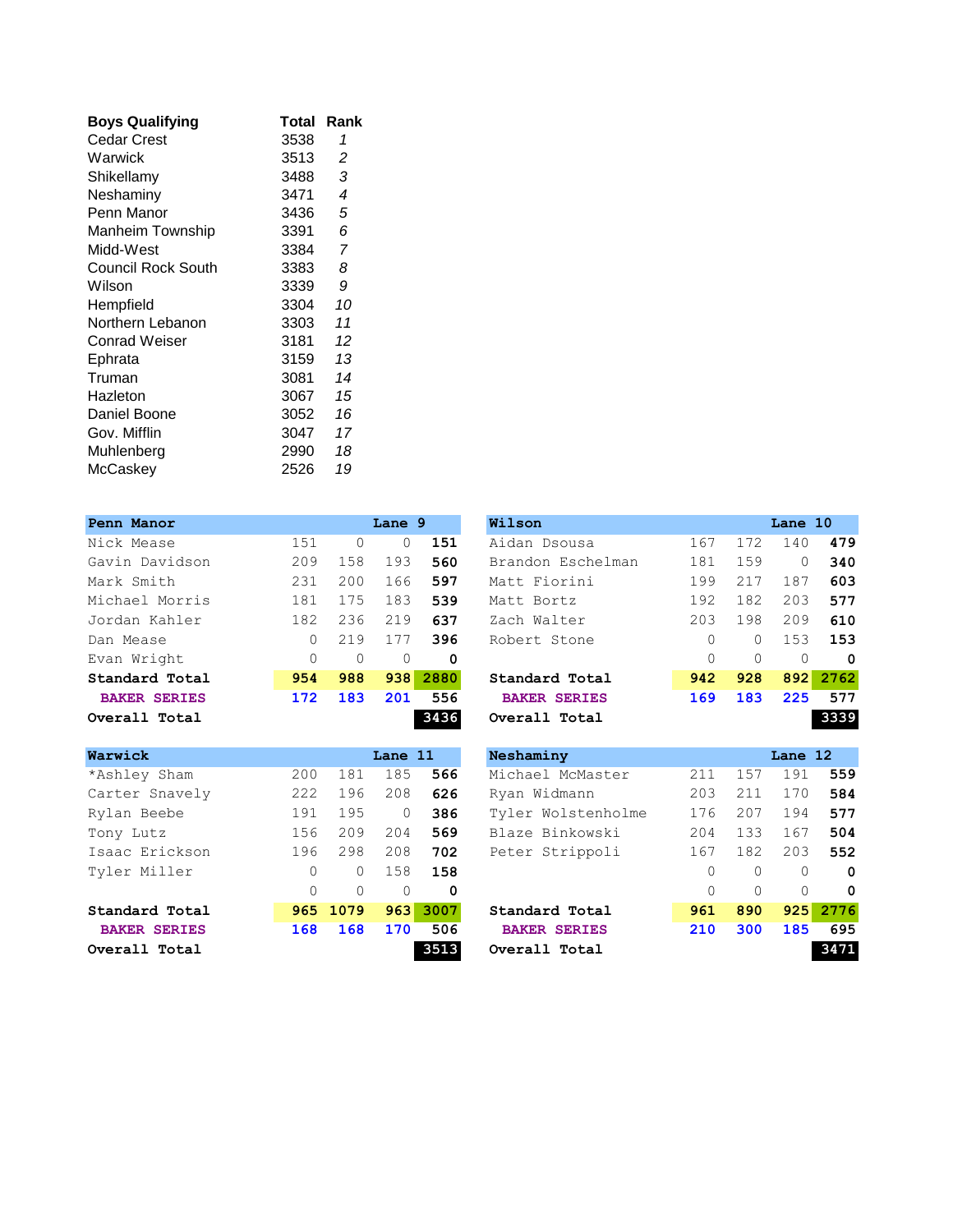| Neshaminy JV        |             |              | Lane 17      |             | <b>McCaskey</b>     |          |          | Lane 18  |          |
|---------------------|-------------|--------------|--------------|-------------|---------------------|----------|----------|----------|----------|
| Athena Strippoli    |             | $\Omega$     | $\mathbf{0}$ | 0           | Issac Petrosky      | 150      | 149      | 199      | 498      |
| Zach Roche          |             | 0            | $\mathbf{0}$ | 0           | *Alyssa Markley     | 122      | 182      | 157      | 461      |
| Jason Kletcheck     | 0           | $\circ$      | 0            | 0           | *Emalee Getz        | 102      | $\Omega$ | 94       | 196      |
| Vincent DiDonato    | 0           | $\Omega$     | $\Omega$     | $\mathbf 0$ | *Jasmin Summers     | $\Omega$ | $\Omega$ | $\Omega$ | 0        |
| Bree Binkowski      | 0           | $\Omega$     | 0            | 0           | *Chelsea Summers    | $\Omega$ | 129      | 130      | 259      |
| Evan Gerdy          | 0           | $\Omega$     | $\Omega$     | 0           | Josh Summers        | 155      | 119      | $\Omega$ | 274      |
|                     | 0           | $\Omega$     | $\Omega$     | $\mathbf 0$ | *Korinne Rivera     | 123      | 127      | 121      | 371      |
| Standard Total      | $\mathbf 0$ | $\mathbf{0}$ | $\mathbf{0}$ |             | Standard Total      | 652      | 706      |          | 701 2059 |
| <b>BAKER SERIES</b> | 0           | $\mathbf 0$  | 0            | 0           | <b>BAKER SERIES</b> | 127      | 171      | 169      | 467      |
| Overall Total       |             |              |              |             | Overall Total       |          |          |          | 2526     |

| Shikellamy          |     |          | Lane 19  |      | Hazleton            |          |          | Lane 20  |          |
|---------------------|-----|----------|----------|------|---------------------|----------|----------|----------|----------|
| Brendon Herrold     | 190 | 224      | 180      | 594  | Chris Nahay         | 210      | 149      | 197      | 556      |
| Josh Malick         | 165 | $\Omega$ | $\Omega$ | 165  | Julian Smith        | 140      | $\Omega$ | 153      | 293      |
| Jayce Kimball       | 169 | $\Omega$ | $\Omega$ | 169  | Ryan Walker         | 168      | 115      | 165      | 448      |
| Carter Thomas       | 191 | 215      | 205      | 611  | David Strachko      | 233      | 189      | 139      | 561      |
| Austin Long         | 173 | 232      | 226      | 631  | Gavin Lehman        | 185      | 223      | 176      | 584      |
| Jeremy Latsha       | 0   | 203      | 157      | 360  | Joshua Hagenaugh    | $\Omega$ | 170      | $\Omega$ | 170      |
| Dakota Gallo        | 0   | 198      | 179      | 377  | Ed Shoepe Jr.       | $\Omega$ | $\Omega$ | $\Omega$ | 0        |
| Standard Total      | 888 | 1072     | 947      | 2907 | Standard Total      | 936      | 846      |          | 830 2612 |
| <b>BAKER SERIES</b> | 168 | 209      | 204      | 581  | <b>BAKER SERIES</b> | 129      | 162      | 164      | 455      |
| Overall Total       |     |          |          | 3488 | Overall Total       |          |          |          | 3067     |

| Daniel Boone        |     |          | Lane 21  |          | Ephrata             |          |          | Lane 22  |          |
|---------------------|-----|----------|----------|----------|---------------------|----------|----------|----------|----------|
| Nick Biagianti      | 164 | 145      | 155      | 464      | *Samantha Heindel   | 170      | 188      | 182      | 540      |
| Robert Zarrilli     | 116 | $\Omega$ | 153      | 269      | Mike Lewis          | $\Omega$ | $\Omega$ | 162      | 162      |
| John Arms           | 0   | 163      | 169      | 332      | Cameron Zwally      | $\Omega$ | $\Omega$ | $\Omega$ | 0        |
| John Garner         | 151 | 135      | $\Omega$ | 286      | Gavin Dissinger     | 158      | 275      | $\Omega$ | 433      |
| Ryan Marsden        | 215 | 159      | 233      | 607      | Lee Enck            | 223      | 209      | 180      | 612      |
| Alex Horton         | 154 | 208      | 157      | 519      | Drew Wolf           | 153      | 173      | 147      | 473      |
|                     | 0   | $\Omega$ | $\Omega$ | $\Omega$ | Zach Oberholtzer    | 137      | 170      | 191      | 498      |
| Standard Total      | 800 | 810      |          | 867 2477 | Standard Total      |          | 841 1015 |          | 862 2718 |
| <b>BAKER SERIES</b> | 170 | 193      | 212      | 575      | <b>BAKER SERIES</b> | 147      | 171      | 123      | 441      |
| Overall Total       |     |          |          | 3052     | Overall Total       |          |          |          | 3159     |

|          |          |          |      | Gov. Mifflin        |          |          |          |          |
|----------|----------|----------|------|---------------------|----------|----------|----------|----------|
| 199      | 135      | 259      | 593  | Evan Kraft          | 148      | 180      | 158      | 486      |
| 217      | 175      | 187      | 579  | Jacob Meinig        | 225      | 199      | 151      | 575      |
| 182      | 182      | 245      | 609  | Matt Basehoar       | 199      | 162      | 193      | 554      |
| 172      | 227      | 190      | 589  | Alex Arroyo         | 137      | 156      | 152      | 445      |
| 200      | 181      | 155      | 536  | Alex Coldren        | 132      | 179      | 149      | 460      |
| $\Omega$ | 0        | $\Omega$ | 0    | Noah Ackley         | $\Omega$ | $\Omega$ | $\Omega$ | 0        |
| $\Omega$ | $\Omega$ | $\Omega$ | 0    |                     | $\Omega$ | $\Omega$ | $\Omega$ | 0        |
| 970      | 900      |          | 2906 | Standard Total      | 841      | 876      |          | 803 2520 |
| 162      | 180      | 136      | 478  | <b>BAKER SERIES</b> | 171      | 189      | 167      | 527      |
|          |          |          | 3384 | Overall Total       |          |          |          | 3047     |
|          |          |          |      | Lane 23<br>1036     |          |          |          | Lane 24  |

| eshaminy JV          |              |             | Lane 17      |   | <b>McCaskey</b>     |     |          | Lane 18  |      |
|----------------------|--------------|-------------|--------------|---|---------------------|-----|----------|----------|------|
| chena Strippoli      |              | 0           | 0            | 0 | Issac Petrosky      | 150 | 149      | 199      | 498  |
| ach Roche            |              | 0           | 0            | 0 | *Alyssa Markley     | 122 | 182      | 157      | 461  |
| ason Kletcheck       | $\Omega$     | 0           | $\Omega$     | 0 | *Emalee Getz        | 102 | $\Omega$ | 94       | 196  |
| incent DiDonato      | $\Omega$     | 0           | $\Omega$     | 0 | *Jasmin Summers     | 0   | $\Omega$ | $\Omega$ | 0    |
| ree Binkowski        | $\Omega$     | $\Omega$    | 0            | 0 | *Chelsea Summers    | 0   | 129      | 130      | 259  |
| <i>r</i> an Gerdy    | $\Omega$     | 0           | $\mathbf{0}$ | 0 | Josh Summers        | 155 | 119      | $\Omega$ | 274  |
|                      | $\Omega$     | 0           | $\Omega$     | 0 | *Korinne Rivera     | 123 | 127      | 121      | 371  |
| tandard Total        | $\mathbf{0}$ | $\mathbf 0$ | $\mathbf{0}$ | 0 | Standard Total      | 652 | 706      | 701      | 2059 |
| <b>BAKER SERIES</b>  | $\mathbf 0$  | $\mathbf 0$ | $\mathbf 0$  | 0 | <b>BAKER SERIES</b> | 127 | 171      | 169      | 467  |
| <i>r</i> erall Total |              |             |              |   | Overall Total       |     |          |          | 2526 |
|                      |              |             |              |   |                     |     |          |          |      |

| ikellamy             |          |          | Lane 19 |      | Hazleton            |          |          | Lane 20  |      |
|----------------------|----------|----------|---------|------|---------------------|----------|----------|----------|------|
| rendon Herrold       | 190      | 224      | 180     | 594  | Chris Nahay         | 210      | 149      | 197      | 556  |
| osh Malick           | 165      | 0        | 0       | 165  | Julian Smith        | 140      | $\Omega$ | 153      | 293  |
| ayce Kimball         | 169      | $\Omega$ | 0       | 169  | Ryan Walker         | 168      | 115      | 165      | 448  |
| arter Thomas         | 191      | 215      | 205     | 611  | David Strachko      | 233      | 189      | 139      | 561  |
| istin Long           | 173      | 232      | 226     | 631  | Gavin Lehman        | 185      | 223      | 176      | 584  |
| eremy Latsha         | $\Omega$ | 203      | 157     | 360  | Joshua Hagenaugh    | $\Omega$ | 170      | 0        | 170  |
| akota Gallo          | $\Omega$ | 198      | 179     | 377  | Ed Shoepe Jr.       | $\Omega$ | $\Omega$ | $\Omega$ | 0    |
| tandard Total        |          | 888 1072 | 947     | 2907 | Standard Total      | 936      | 846      | 830      | 2612 |
| <b>BAKER SERIES</b>  | 168      | 209      | 204     | 581  | <b>BAKER SERIES</b> | 129      | 162      | 164      | 455  |
| <i>r</i> erall Total |          |          |         | 3488 | Overall Total       |          |          |          | 3067 |
|                      |          |          |         |      |                     |          |          |          |      |

|          |          |          |      | Ephrata             |     |           | Lane 22  |             |
|----------|----------|----------|------|---------------------|-----|-----------|----------|-------------|
| 164      | 145      | 155      | 464  | *Samantha Heindel   | 170 | 188       | 182      | 540         |
| 116      | 0        | 153      | 269  | Mike Lewis          | 0   | $\Omega$  | 162      | 162         |
| $\Omega$ | 163      | 169      | 332  | Cameron Zwally      | 0   | $\bigcap$ |          | $\mathbf 0$ |
| 151      | 135      | 0        | 286  | Gavin Dissinger     | 158 | 275       |          | 433         |
| 215      | 159      | 233      | 607  | Lee Enck            | 223 | 209       | 180      | 612         |
| 154      | 208      | 157      | 519  | Drew Wolf           | 153 | 173       | 147      | 473         |
|          | $\Omega$ | $\Omega$ | 0    | Zach Oberholtzer    | 137 | 170       | 191      | 498         |
| 800      | 810      |          |      | Standard Total      |     |           | 862      | 2718        |
| 170      | 193      | 212      | 575  | <b>BAKER SERIES</b> | 147 | 171       | 123      | 441         |
|          |          |          | 3052 | Overall Total       |     |           |          | 3159        |
|          |          |          |      | Lane 21<br>867 2477 |     |           | 841 1015 |             |

| idd-West             |              |          | Lane 23       |      | Gov. Mifflin        |              |           | Lane 24 |             |
|----------------------|--------------|----------|---------------|------|---------------------|--------------|-----------|---------|-------------|
| kylar Swope          | 199          | 135      | 259           | 593  | Evan Kraft          | 148          | 180       | 158     | 486         |
| candon Hartley       | 217          | 175      | 187           | 579  | Jacob Meinig        | 225          | 199       | 151     | 575         |
| rey Waqner           | 182          | 182      | 245           | 609  | Matt Basehoar       | 199          | 162       | 193     | 554         |
| haz Kerstetter       | 172          | 227      | 190           | 589  | Alex Arroyo         | 137          | 156       | 152     | 445         |
| inter Gilbert        | 200          | 181      | 155           | 536  | Alex Coldren        | 132          | 179       | 149     | 460         |
| inter Beward         | $\mathbf{0}$ | $\Omega$ | 0             | 0    | Noah Ackley         | $\mathbf{0}$ | $\bigcap$ |         | $\mathbf 0$ |
| aydyn Bickel:        | $\Omega$     | $\Omega$ | $\Omega$      | 0    |                     | $\Omega$     | $\Omega$  |         | $\mathbf 0$ |
| tandard Total        | 970          |          | 900 1036 2906 |      | Standard Total      | 841          | 876       | 803     | 2520        |
| <b>BAKER SERIES</b>  | 162          | 180      | 136           | 478  | <b>BAKER SERIES</b> | 171          | 189       | 167     | 527         |
| <i>r</i> erall Total |              |          |               | 3384 | Overall Total       |              |           |         | 3047        |